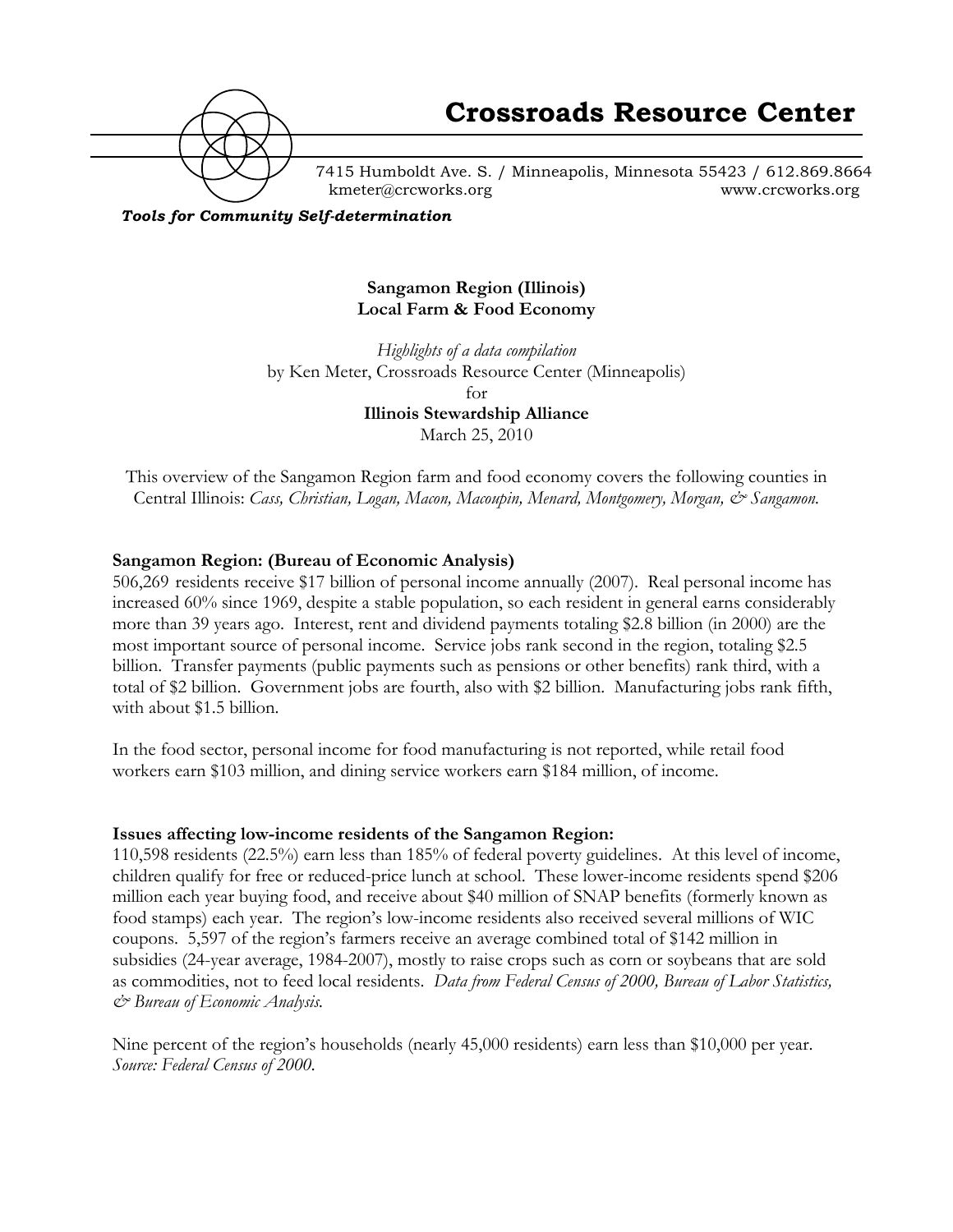14% of all adults aged 18-64 in the Metro St. Louis region have no health insurance. *Source: Centers for Disease Control.*

### **Food-related health conditions:**

9% of Metro St. Louis residents (the closest metro area for which data are available; this region overlaps with Sangamon Region) have been diagnosed with diabetes. *Source: Centers for Disease Control.*

65% of Metro St. Louis residents are overweight (38%) or obese (28%). Medical costs for treating these conditions in the state of Illinois were estimated at \$6 billion per year in 2006. *Source: National Minority Quality Forum Diabetes Atlas (www.nmqf.org).*

# **The region's farms (Agricultural Census, 2007)**

*Agriculture Census data for 2007 were released February 4, 2009*

*Land:*

- 7,281 farms. This is an 8% increase in the number of farms over 2002.
- Sangamon Region has 9.5% of Illinois farms.
- 943 (13%) of these are  $1,000$  acres or more.
- 2,780 (38%) farms are less than 50 acres.
- The most prevalent farm size is 10-49 acres, with a total of 1,934 farms (27% of farms).
- Average farm size is 410 acres, 118% of Illinois's average.
- The region has 2.9 million acres of land in farms.
- This amounts to 11% of the state's farmland.
- 81% of the region's farmland is cropland, and 5% is pasture.
- Sangamon Region has 8,608 acres of wooded land.
- The region holds 2.6 million acres of harvested cropland.
- 29 (3.6%) farms have a total of 446 acres of irrigated land.
- 4,097 acres are enrolled in the Conservation Reserve Program.
- 47,834 acres are enrolled in insurance programs.
- Average value of land and buildings per farm is \$1,634,351. This is 124% of the state average.

*Sales (Note that there may be discrepancies between Ag Census data and Bureau of Economic Analysis data, below):*

- \$1.5 billion of crops and livestock sold (2007), 11% of state ag sales.
- This is a 75% increase in sales over 2002 sales of \$869 million.
- Total farm production expenses were \$936 million, for an increase of \$293 million (46%) in production costs since 2002.
- The largest single expense item for the region's farmers was \$178 million in fertilizer and chemical costs. Cash rents totaling \$139 million were the second most important expense, while the third largest expense item was seeds, for \$115 million.
- \$1.3 billion of crops were sold (89% of all commodity sales), 85% more than in 2002.
- \$169 million of livestock and products were sold (11% of sales). This is 19% more than 2002 sales levels.
- 3,226 (44%) of the region's farms sold less than  $$10,000$  of products in 2007. Their aggregate sales of \$5.4 million amounted to 0.4% of the region's farm product sales.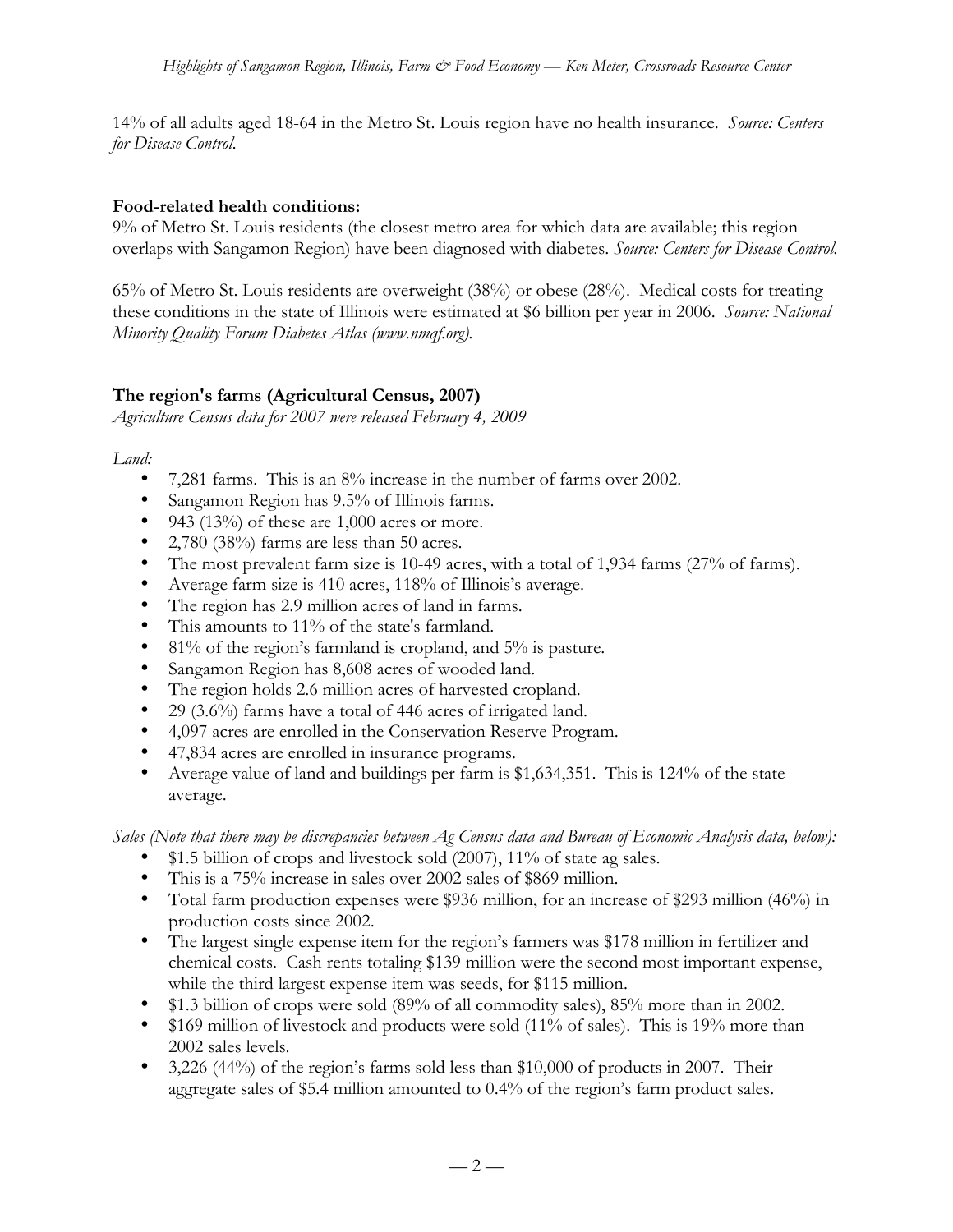- 2,510 farms  $(34\%)$  sold more than \$100,000 of products, an aggregate total of \$1.4 billion, 94% of region farm product sales.
- 5,597 farms (77%) received \$52 million of federal subsidies in 2007. *[Note that Agriculture Census data differ from Bureau of Economic Analysis data; see below.]*
- 29% (2,095) of the region's farms reported net losses in 2007 even after subsidies are taken into account. This is lower than the Illinois average of 32% (24,944 of 76,860, and less than the net losses on 36% of the regions farms reported in 2002.

# *Grains, Dry Edible Beans, Oil Crops, and others:*

- Sangamon Region farms sold \$1.3 billion of grains, oil crops and edible beans, 85% more than the \$727 million sold in 2002.
- 4,057 Sangamon Region farms raised \$974 million (303 million bushels) of corn on 1,666,424 acres in 2007.
- This was an average price of \$3.21 per bushel.
- 3,493 Sangamon Region farms raised \$344 million (41,566,180 bushels) of soybeans on 897,612 acres in 2007.
- This is an average sale price of \$8.27 per bushel.
- 34% of the region's harvested cropland was planted to beans in 2007.
- 745 of the region's farmers sold 2,669,675 bushels of wheat, a majority of it winter wheat, on 45,251 acres.
- The region's wheat crop brought a total of \$8.7 million.
- 39 farms raise 53,895 bushels of oats on 1,031 acres.

# *Cattle & Dairy:*

- 55,176 cattle worth \$44 million were sold from 1,469 farms in 2007. This represents an increase of 2% in the number of farms since 2002, with a 7% decline in sales.
- 40 farms were reported as selling milk or dairy products, two less (5%) than in 2002.
- Milk and dairy sales totaled \$5.8 million, 3% more than five years before.
- 1,566 farms produced 97,395 dry tons of forage crops (hay, etc.) on 34,098 acres of cropland.

# *Other livestock*  $\mathcal{Q}^*$  animal products:

- 316 farms sold 1,286,709 hogs and pigs for a total of \$114 million. This is a decline of 27% in the number of farms, and an increase of 37% in sales, over the past five years.
- 139 farms sold a total of \$2.8 million of horses. This represents a decline of 18% in the number of horse farms, and a 64% increase in sales, since 2002.
- 219 farms raise poultry and eggs, selling a total of \$274,000. This represents a gain of 167% in the number of farms, and an increase in sales of 158%, since 2002.

# *Nursery, Landscape and Ornamental Crops:*

- 72 farms sold \$6.4 million of ornamental and nursery crops. This was \$10.5 million (62%) less than was sold by 83 region farms in 2002.
- 22 farms in the region sold \$248,000 of Christmas trees, which totals 45% fewer farms and 90% less in sales than in 2002.

*Vegetables & Melons (some farmers state that Ag Census data does not fully represent vegetable production):*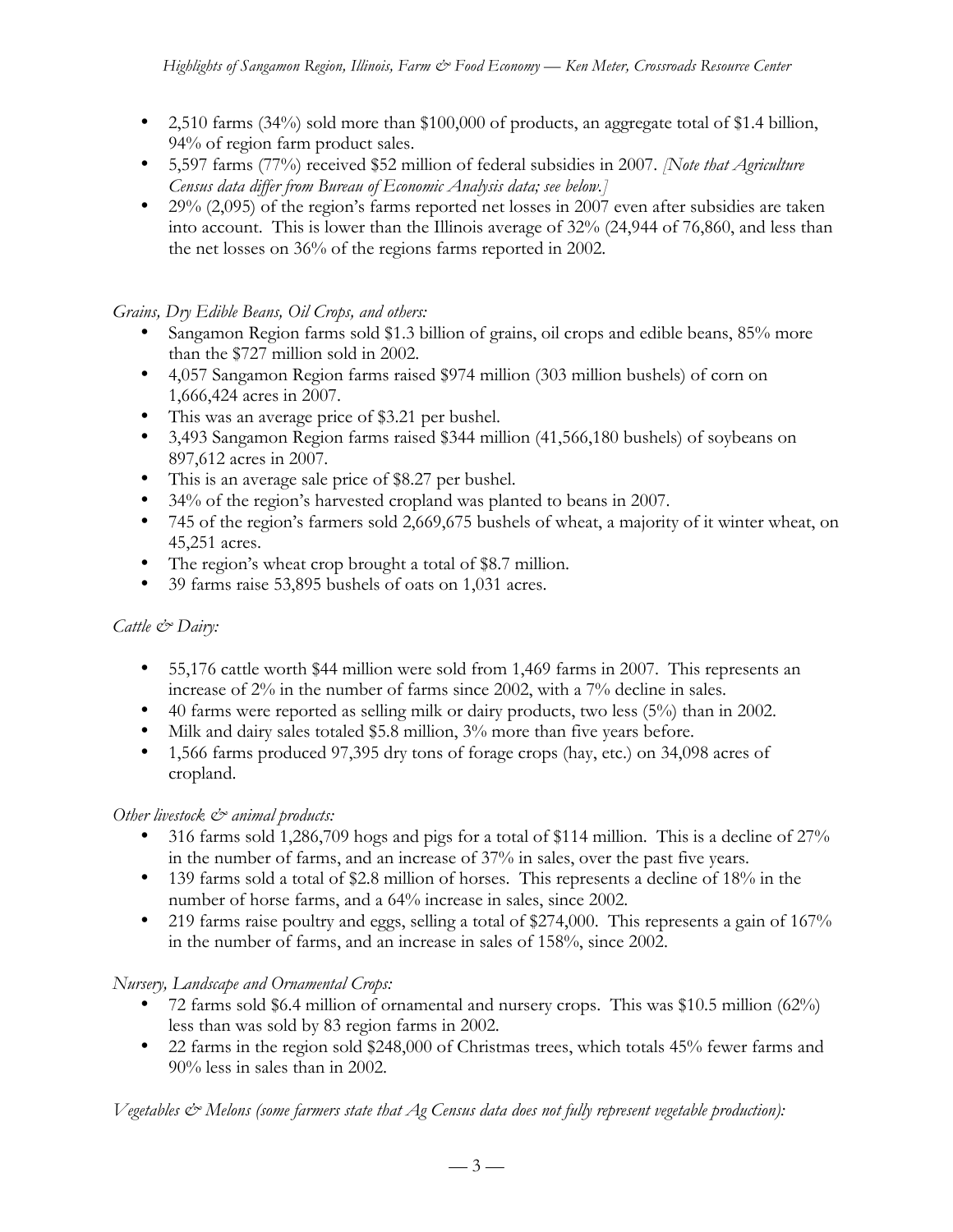- Vegetable and potato sales figures for Sangamon Region totaled \$1.5 million in 2007. This was a decline of 29% of sales from 2002 levels of \$2 million.
- 69 farms produced these vegetables on 1,113 acres of land.
- 10 farms raised one acre of potatoes.

### *Fruits (some farmers state that Ag Census data does not fully represent fruit production):*

- The region has 78 fruit farms with 357 acres of orchard.
- These farms sold 347,000 of fruit and nuts,  $58\%$  (\$485,000) less than 2002 sales, on  $5\%$ fewer farms.
- Sangamon Region has 3.4% of Illinois's fruit sales.
- Specific fruits and nuts listed in the Agriculture Census:

# *Direct & organic sales:*

- 241 farms sell \$1.6 million of food directly to consumers. This is a 20% increase in the number of farms selling direct, and a 90% increase in direct sales, since 2002. Direct sales account for 0.1% of region farm sales, one-fourth of the national average.
- Region farmers make up 9% of state farms selling direct, and account for 6% of Illinois's direct sales (\$26 million of direct sales in Illinois in 2007, and \$18 million in 2002).
- 9 farms in the region sold organic foods (over \$63,000 sales).
- This is 3% of the Illinois farms (271) selling organic, and 1% of state sales (\$8 million).
- 40 farms market through community supported agriculture (CSA).
- 152 farms produce added-value products on the farm.

# *Conservation practices:*

- 600 farms use rotational management or intensive grazing.
- 3,090 farms use conservation practices.
- 36 farms generate some electricity on the farm.

# **Illinois highlights (Agriculture Census 2007):**

- Illinois has 76,860 farms, 5% more than in 2002.
- Ranks  $6<sup>th</sup>$  in the nation in farm product sales, with \$13.3 billion.
- Ranks  $2<sup>nd</sup>$  in U.S. for sales of crops, with \$10.8 billion (82% of all sales).
- Ranks  $23^{rd}$  in nation for sales of livestock, with \$2.5 billion (18% of all sales).
- Government payments to farmers totaled \$487 million, an increase of 18% over 2002.
- The most prevalent farm size (by acres) is farms of 10-49 acres, with 20,000 (xx% of all farms).
- Illinois farms produced 13 million acres of corn for grain, ranking  $2<sup>nd</sup>$  in the U.S.
- The state ranks  $2<sup>nd</sup>$  in acres devoted to corn production, with 8.3 million acres.
- Cattle and calf sales totaled \$xx million.
- Illinois ranks  $4<sup>th</sup>$  in hog sales, with a total of \$1.1 billion.
- The state ranks  $10<sup>th</sup>$  in sales of ornamental nursery crops, with \$435 million in sales.
- The most prevalent farm size (by sales) is farms selling less than \$1,000, with 22,411 (29% of all farms).
- The most prevalent farm size was 10-49 acres, with 20,592 farms.
- The next most prevalent farm size was 50-179 acres, with 18,410 farms.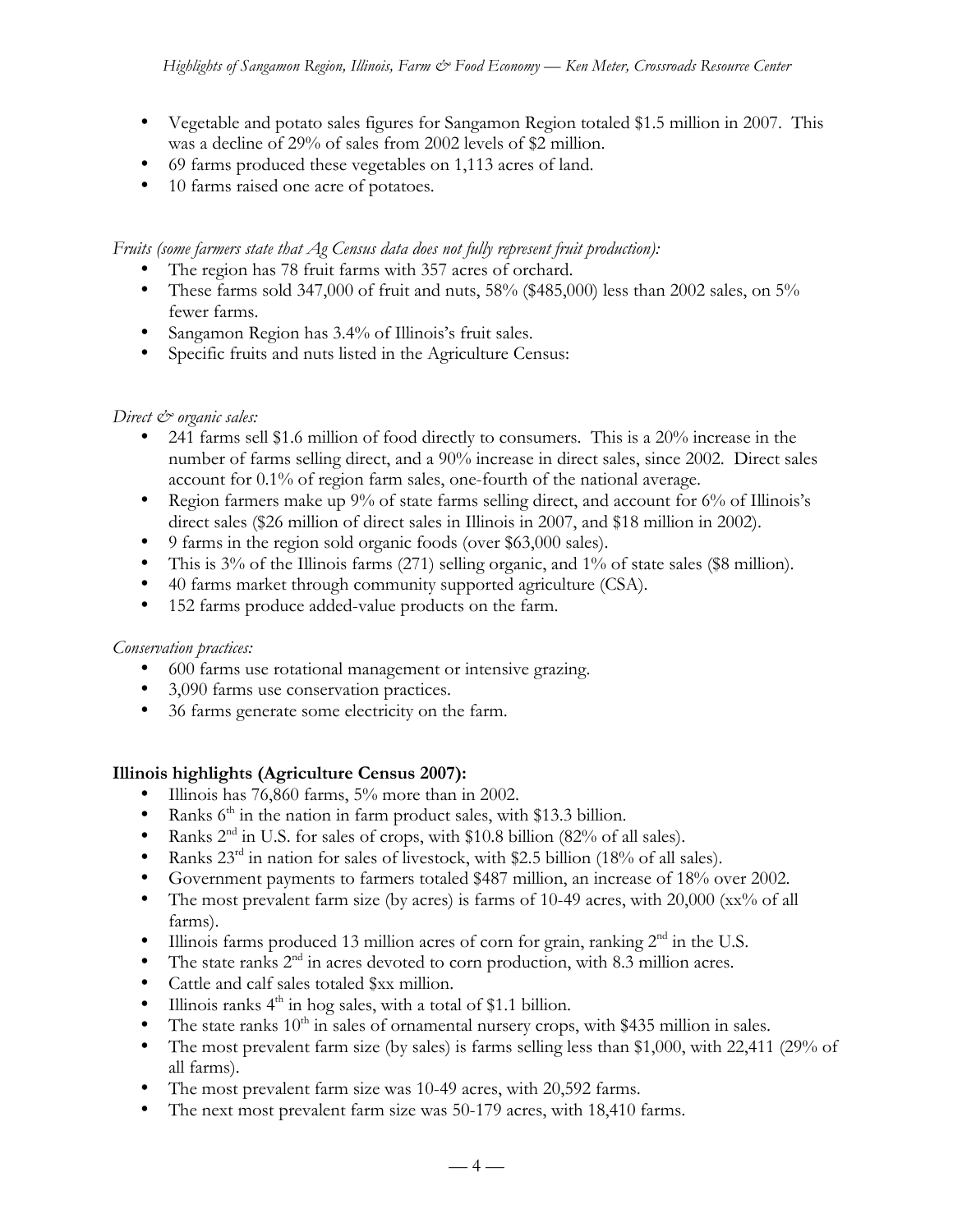- The third most prevalent farm size was 180-499 acres, with 13,116 farms.
- 7,830 farms managed more than 1,000 acres.
- 2,818 state farms earned \$26 million selling products directly to consumers, \$8 million (40%) more than in 2002, when 2,333 farms sold \$18 million of products directly.
- Direct food sales from farms to consumers account for more sales than the state's 12<sup>h</sup>largest crop, sweet corn.
- 280 farms devoted 18,514 acres to organic production. This included 15,476 acres of harvested cropland, 2,139 acres of pastureland, and 8,904 acres on 198 farms undergoing organic conversion.
- 271 of these organic farms sold \$8 million of organic products, including \$6.7 million of crops (this may include ornamental and greenhouse crops), \$349,000 of livestock and poultry, and \$1.2 million of products from livestock and poultry (such as milk or eggs).
- 302 farms market through community supported agriculture (CSA).
- 1,704 state farms produce value-added products.
- 32,338 (42%) of Illinois farms use conservation methods.
- 7,165 farms practice rotational management or intensive grazing.
- 393 farms generate energy or electricity on the farm.

# **Cass County Highlights (Agriculture Census 2007)**

- 433 farms.
- 173,543 acres in farms.
- \$91.9 million of commodities sold by farms, up 44% from 2002.
- Crop sales total \$65.5 million (71% of sales).
- Livestock sales total \$26.4 million (29% of sales).
- County farmers received \$3.3 million of federal payments in 2007.
- Hog sales totaled \$24.1 million.
- 696 farms harvest vegetables for sale.
- Corn was raised on 83,552 acres in 2007.
- Soybeans were raised on 42,896 acres in 2007.
- The most prevalent farm size (by acreage) is farms of 10-49 acres, with 124 (29% of all farms).
- The most prevalent farm size (by sales) is farms selling less than \$1,000, with 152 (35% of all farms).

# **Christian County Highlights (Agriculture Census 2007)**

- 910 farms, a 14% increase over 2002.
- 449,512 acres in farms.
- \$229 million of commodities sold by farms, an increase of 107% over 2002.
- Crop sales totaled \$216.5 million (94% of sales).
- Livestock sales totaled \$12.7 million (6% of sales).
- Government payments to farmers totaled \$7.1 million, an increase of 23% over 2002.
- The most prevalent farm size (by acres) is farms of 10-49 acres, with 205 (22.5% of all farms).
- Christian County is the  $8<sup>th</sup>$  largest grain-producing county in the state of Illinois, with \$215.4 million of sales.
- The county ranks  $9<sup>th</sup>$  in acreage devoted to soybeans, with 144,773 acres.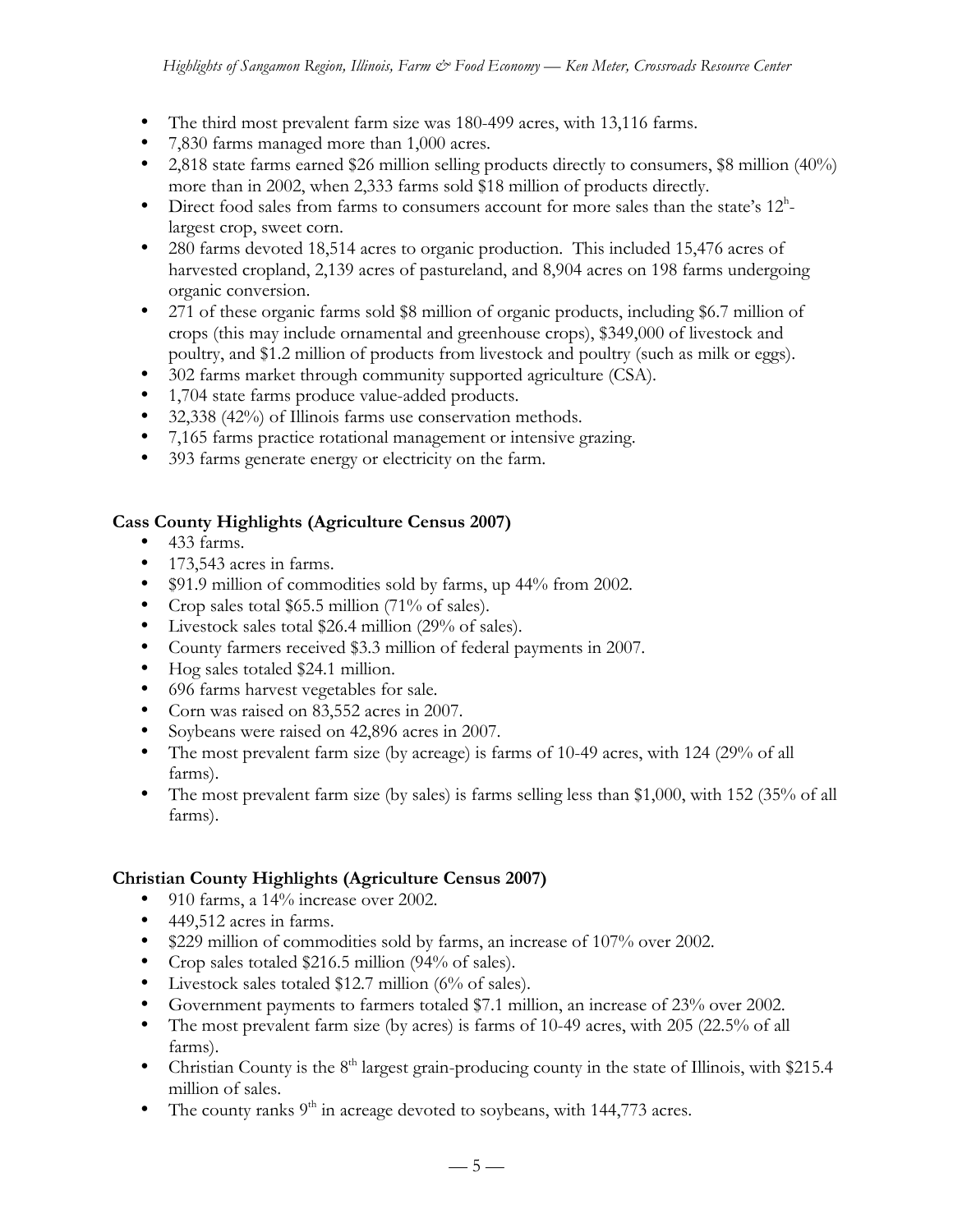- Christian County ranks  $8<sup>th</sup>$  in the state for acreage planted in oats, with 846 acres.
- Hog sales total \$2.9 million.
- The most prevalent farm size (by sales) is farms selling less than \$1,000, with 208 (23% of all farms).

### **Logan County Highlights (Agriculture Census 2007)**

- 710 farms, a 3% increase over 2002.
- 320,356 acres in farms.
- \$180.2 million of commodities sold by farms, a 63% increase over 2002.
- Crop sales totaled \$160.7 million (89% of sales).
- Livestock sales totaled \$19.5 million (11% of sales).
- Logan County farmers received \$6.6 million in federal payments in 2007, up 35% from 2002.
- The most prevalent farm size (by acreage) is 50-179 acres, with 142 farms (20% of all farms).
- Grain sales totaled \$160 million.
- Hog sales totaled \$17.2 million.
- Logan County ranks  $7<sup>th</sup>$  in Illinois for production of pheasants.
- The most prevalent farm size (by sales) is less than \$1,000, with 165 farms (23% of all farms).

### **Macon County Highlights (Agriculture Census 2007)**

- 708 farms, a 10% increase over 2002.
- 290,603 acres in farms.
- \$156.7 million of commodities sold by farms, an increase of 73% over 2002.
- Crop sales totaled \$151.8 million (97% of sales).
- Livestock sales totaled \$5.0 million (3% of sales).
- Government payments to farmers totaled \$5.1 million, an increase of 9% over 2002.
- The most prevalent farm size (by acres) is farms of 10-49 acres, with 190 (27% of all farms).
- Macon County is the  $8<sup>th</sup>$  largest producer of Christmas trees in the state of Illinois, with \$197,000 of sales.
- Hog sales total \$3.1 million in the county.
- The most prevalent farm size (by sales) is farms selling less than \$1,000, with 179 (23% of all farms).

# **Macoupin County Highlights (Agriculture Census 2007)**

- 1,187 farms, a 2% decrease since 2002.
- 394,228 acres in farms, a decrease of 8% since 2002.
- \$184.3 million of commodities sold by farms, an increase of 43% over 2002.
- Crop sales totaled \$145.0 million (79% of sales).
- Livestock sales totaled \$39.3 million (21% of sales).
- Government payments to farmers totaled \$6.8 million, an increase of 32% over 2002.
- The most prevalent farm size (by acres) is farms of 10-49 acres, with 330 (28% of all farms).
- Macoupin County farms sold \$143.8 million of grain.
- Cattle and calf sales totaled \$16.7 million.
- Hog sales totaled \$18.7 million.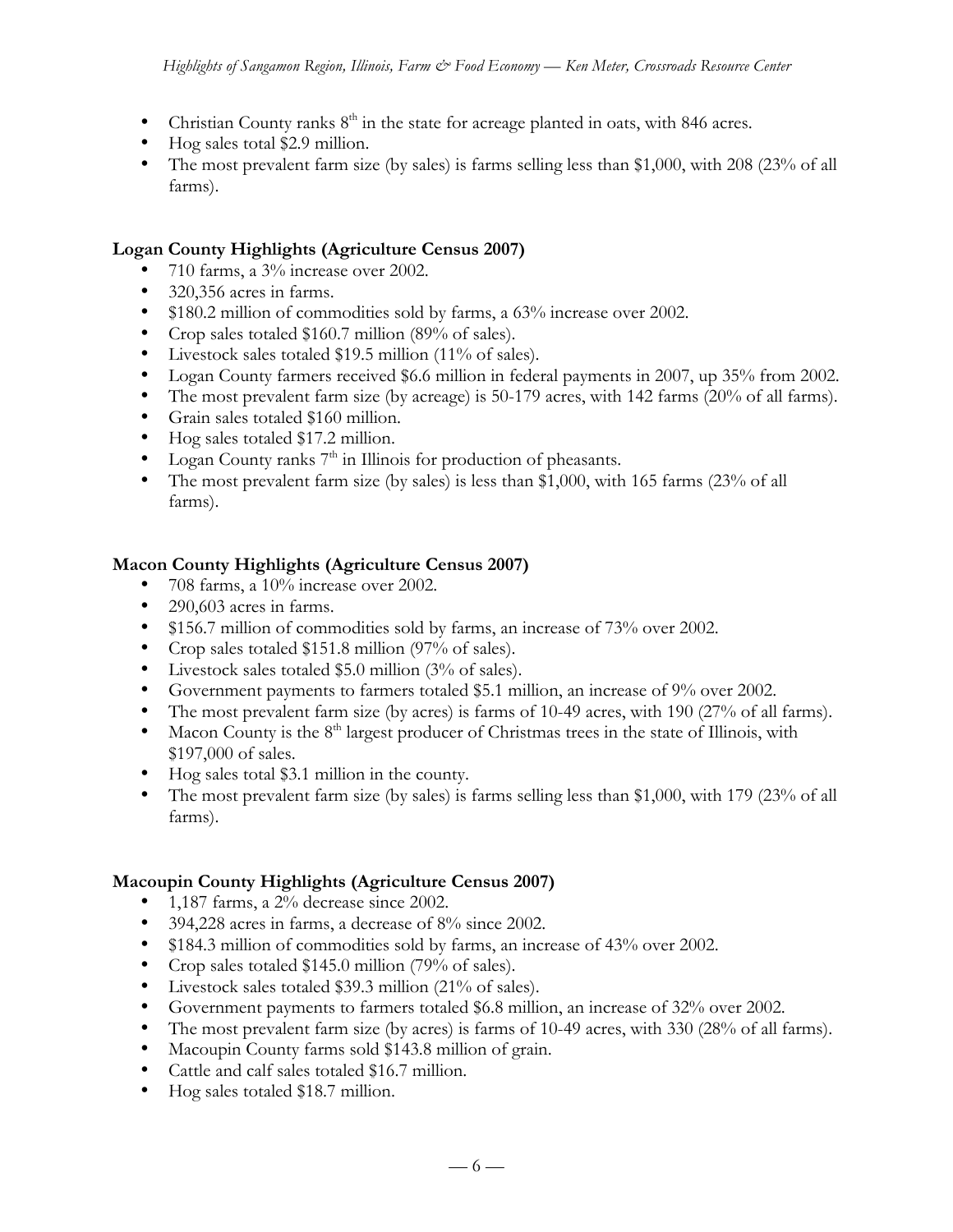• The most prevalent farm size (by sales) is farms selling less than \$1,000, with 361 (30% of all farms).

# **Menard County Highlights (Agriculture Census 2007)**

- 411 farms, a 25% increase over 2002.
- 168,594 acres in farms, an increase of 9% since 2002.
- \$80.7 million of commodities sold by farms, an increase of 93% over 2002.
- Crop sales totaled \$74.3 million (92% of sales).
- Livestock sales totaled \$6.4 million (8% of sales).
- Government payments to farmers totaled \$3.0 million, an increase of 37% over 2002.
- The most prevalent farm size (by acres) is farms of 10-49 acres, with 141 (34% of all farms).
- Grain sales totaled \$74.0 million.
- Cattle and calf sales totaled \$3.7 million.
- Hog sales totaled \$2.6 million.
- The most prevalent farm size (by sales) is farms selling less than \$1,000, with 162 (39% of all farms).

# **Montgomery County Highlights (Agriculture Census 2007)**

- 1,029 farms, a  $3\%$  increase over 2002.
- 347,765acres in farms, a decrease of 4% since 2002.
- \$150.0 million of commodities sold by farms, an increase of 62% over 2002.
- Crop sales totaled \$125.0 million (83% of sales).
- Livestock sales totaled \$25.0 million (17% of sales).
- Government payments to farmers totaled \$5.8 million, an increase of 11% over 2002.
- The most prevalent farm size (by acres) is farms of 10-49 acres, with 277 (27% of all farms).
- Montgomery County farms sold \$124 million of grain.
- Cattle and calf sales totaled \$3.6 million.
- Hog sales totaled \$19.2 million in the county.
- Montgomery County ranks first in the state of Illinois for goat inventory, with 1,013.
- The most prevalent farm size (by sales) is farms selling less than \$1,000, with 294 (29% of all farms).

#### **Morgan County Highlights (Agriculture Census 2007)**

- 740 farms, a 9% increase over 2002.
- 320,512 acres in farms, an increase of 9% since 2002.
- \$149.5 million of commodities sold by farms, an increase of 78% over 2002.
- Crop sales totaled \$131.0 million (88% of sales).
- Livestock sales totaled \$18.5 million (12 % of sales).
- Government payments to farmers totaled \$5.2 million, an increase of 38% over 2002.
- The most prevalent farm size (by acres) is farms of 50-179 acres, with 182 (25% of all farms).
- Morgan County farms sold \$130 million of grain.
- Cattle and calf sales totaled \$7.3 million.
- Hog sales totaled \$10.6 million.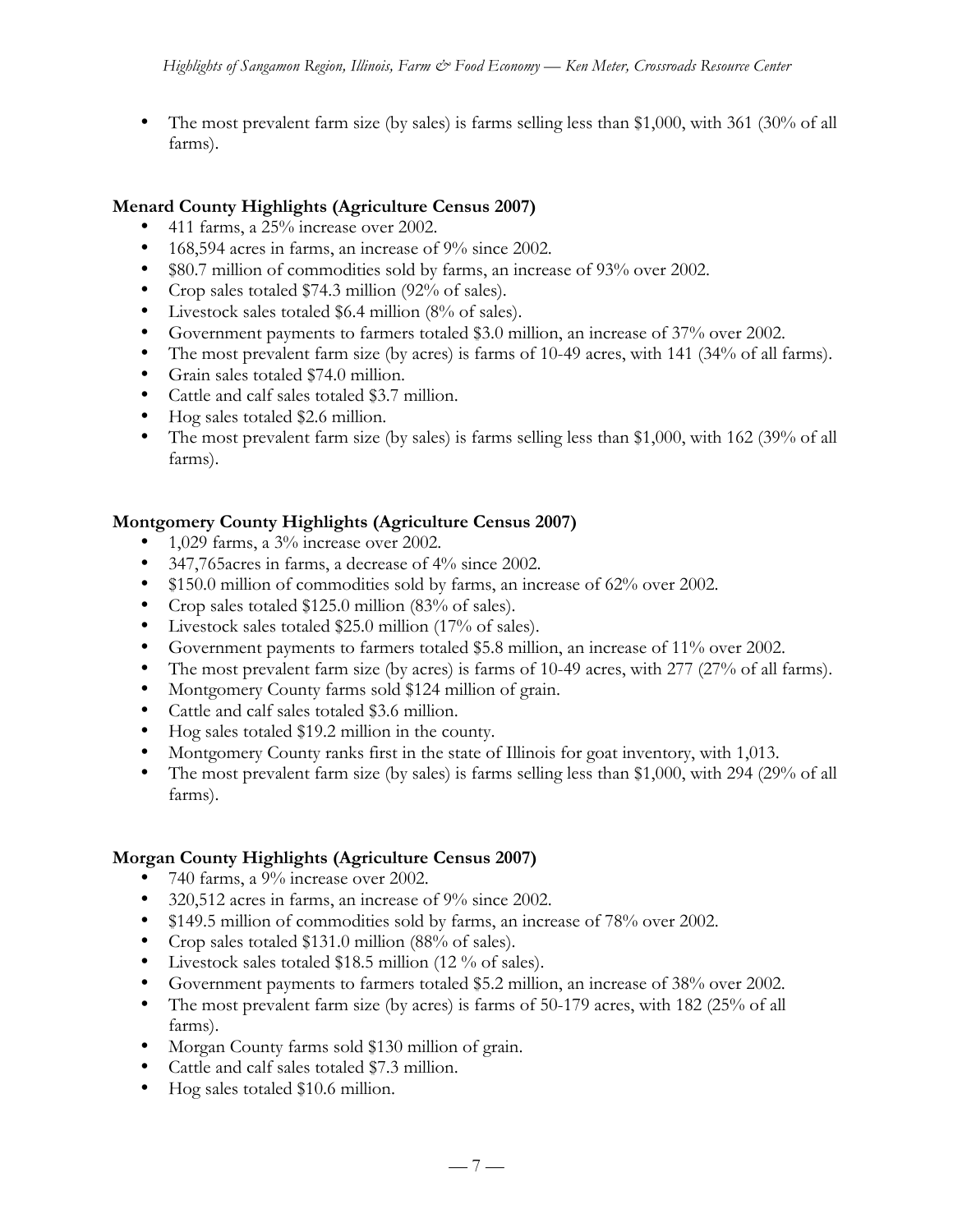• The most prevalent farm size (by sales) is farms selling less than \$1,000, with 164 (22% of all farms).

### **Sangamon County Highlights (Agriculture Census 2007)**

- 1,153 farms, a 19% increase over 2002.
- 518,153 acres in farms, an increase of 11% since 2002.
- \$294.0 million of commodities sold by farms, an increase of 102% over 2002. Sangamon County ranks  $9<sup>th</sup>$  in Illinois for commodity sales.
- Crop sales totaled \$278.2 million (95% of sales).
- Livestock sales totaled \$15.8 million (5% of sales).
- Government payments to farmers totaled \$9.2 million, an increase of 45% over 2002.
- The most prevalent farm size (by acres) is farms of 10-49 acres, with 360 (31% of all farms).
- The county ranks first in horse sales, with \$2.5 million.
- Sangamon County ranked  $6<sup>th</sup>$  in Illinois for grain sales, selling \$272 million.
- County farms ranked  $5<sup>th</sup>$  in the state for acres in corn production, with 329,959 acres.
- Sangamon county farms ranked  $10<sup>th</sup>$  in Illinois for acres devoted to soybean production, with 134,594.
- Cattle and calf sales totaled \$4.2 million.
- Hog sales totaled \$8.5 million.
- Sangamon County farms sold \$4.7 million of ornamental nursery crops.
- Vegetable sales totaled \$441,000.
- The most prevalent farm size (by sales) is farms selling less than \$1,000, with 312 (27% of all farms).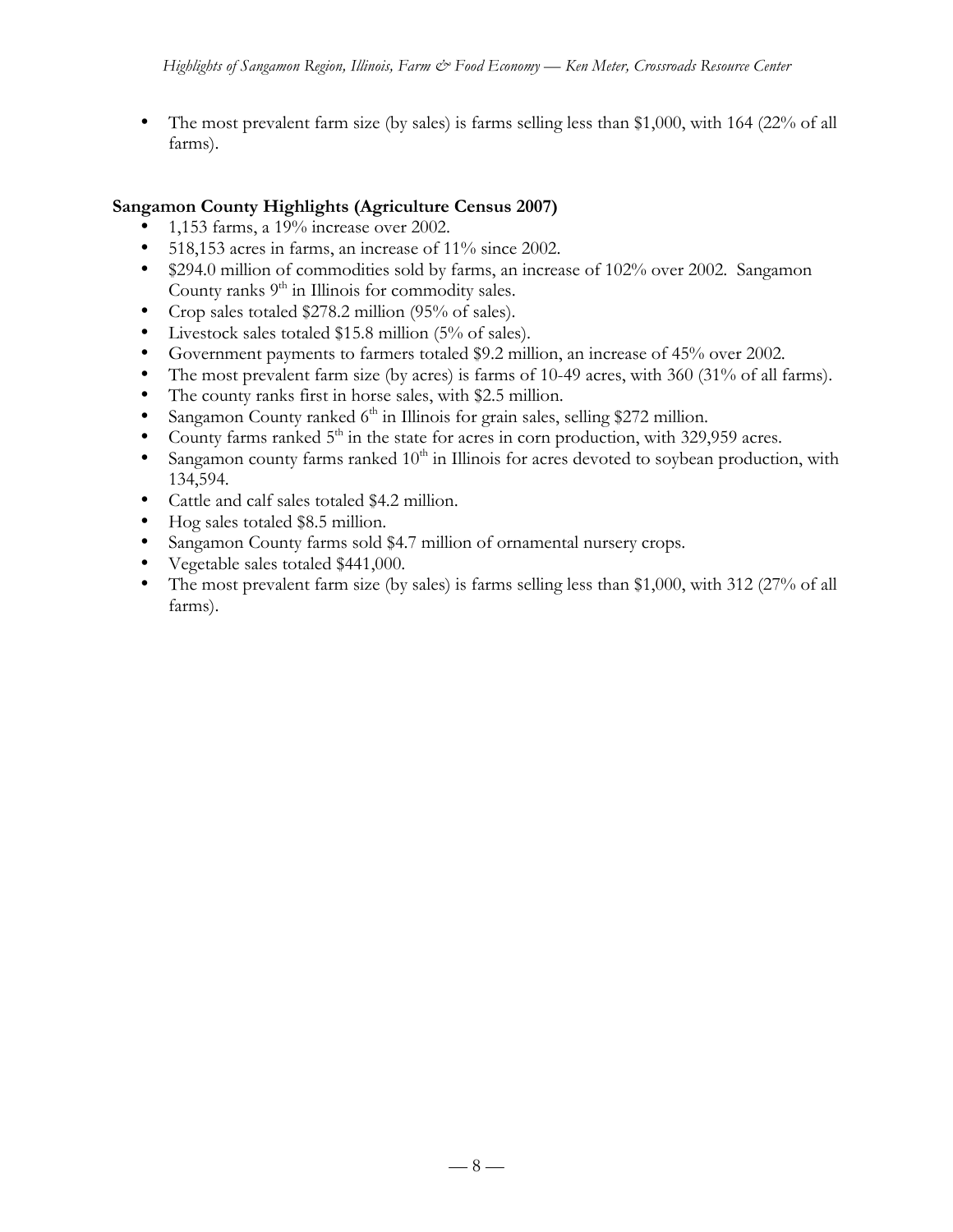# **Illinois's top 23 farm products in 2007 (Economic Research Service)**

*See chart on next page. Note that 93% of all farm product sales involve animals or animal feed.*

Note that at \$ 26 million, direct sales from farmers to consumers are roughly equal in value to sales of sweet corn — if direct sales were a single crop, it would the state's  $12<sup>th</sup>$  most important.

|                |                    | \$ millions              |
|----------------|--------------------|--------------------------|
| 1              | Corn               | 8,878                    |
| $\overline{c}$ | Soybeans           | 4,163                    |
| 3 <sup>7</sup> | Hogs               | 971                      |
| $\overline{4}$ | Cattle and calves  | 581                      |
| 5              | Wheat              | 449                      |
| 6              | Dairy products     | 369                      |
| 7              | Greenhouse/nursery | 339                      |
| 8              | Chicken eggs       | 121                      |
| 9              | Hay                | 73                       |
| 10             | Turkeys            | 38                       |
| 11             | Sorghum grain      | 33                       |
| 12             | Corn, sweet        | 24                       |
| 13             | Potatoes           | 16                       |
| 14             | Apples             | 11                       |
| 15             | Peaches            | 9                        |
| 16             | Beans, snap        | 8                        |
| 17             | Aquaculture        | $\overline{4}$           |
| 18             | Oats               | $\overline{\mathcal{A}}$ |
| 19             | Sheep and lambs    | 3                        |
| 20             | Cabbage            | $\overline{1}$           |
| 21             | Honey              | $\mathbf{1}$             |
| 22             | Farm chickens      | $\overline{0}$           |
| 23             | Wool               | $\overline{0}$           |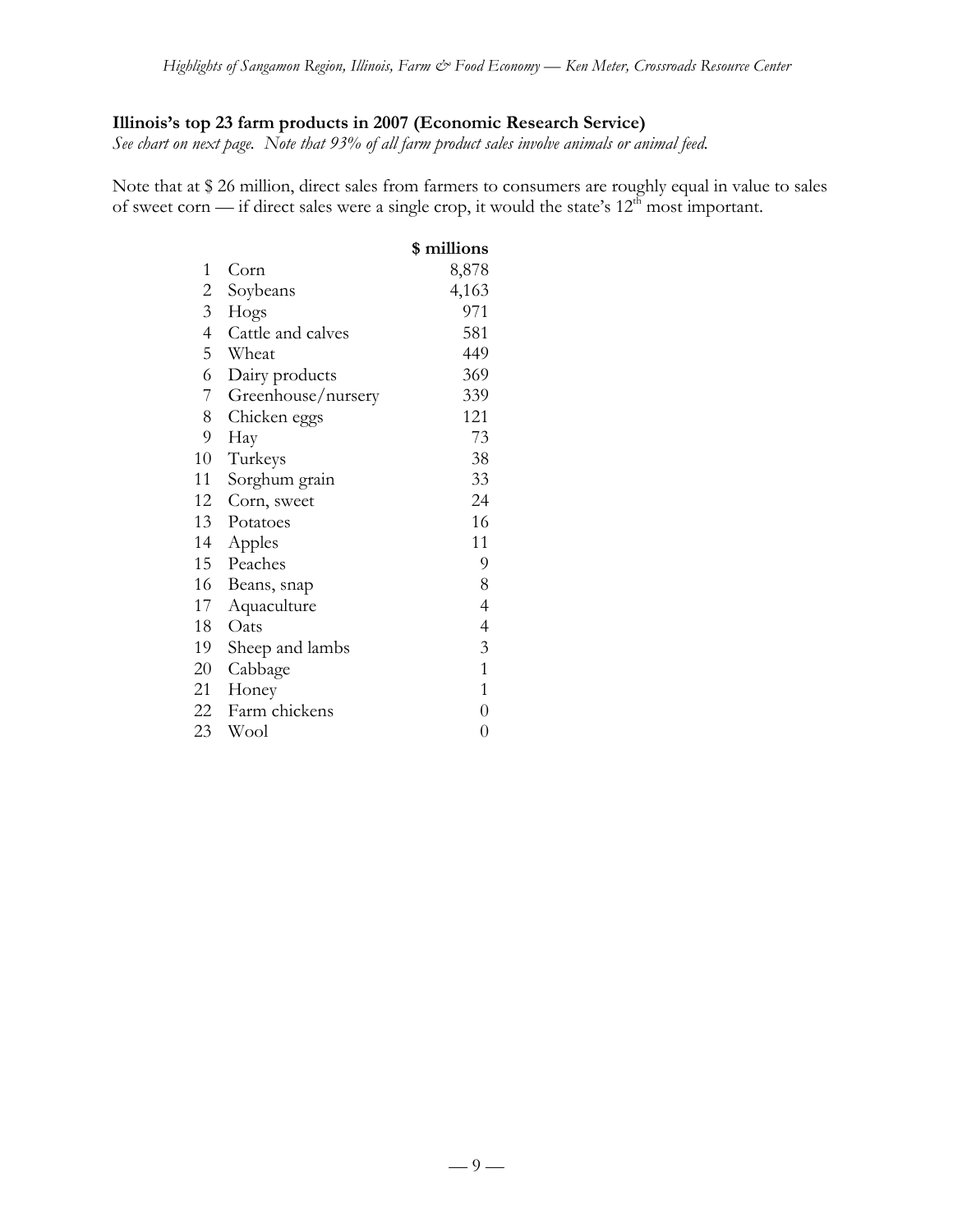# **Illinois's top farm products in 2007 (Economic Research Service)**

*See table on previous page*



*Source: USDA Economic Research Service*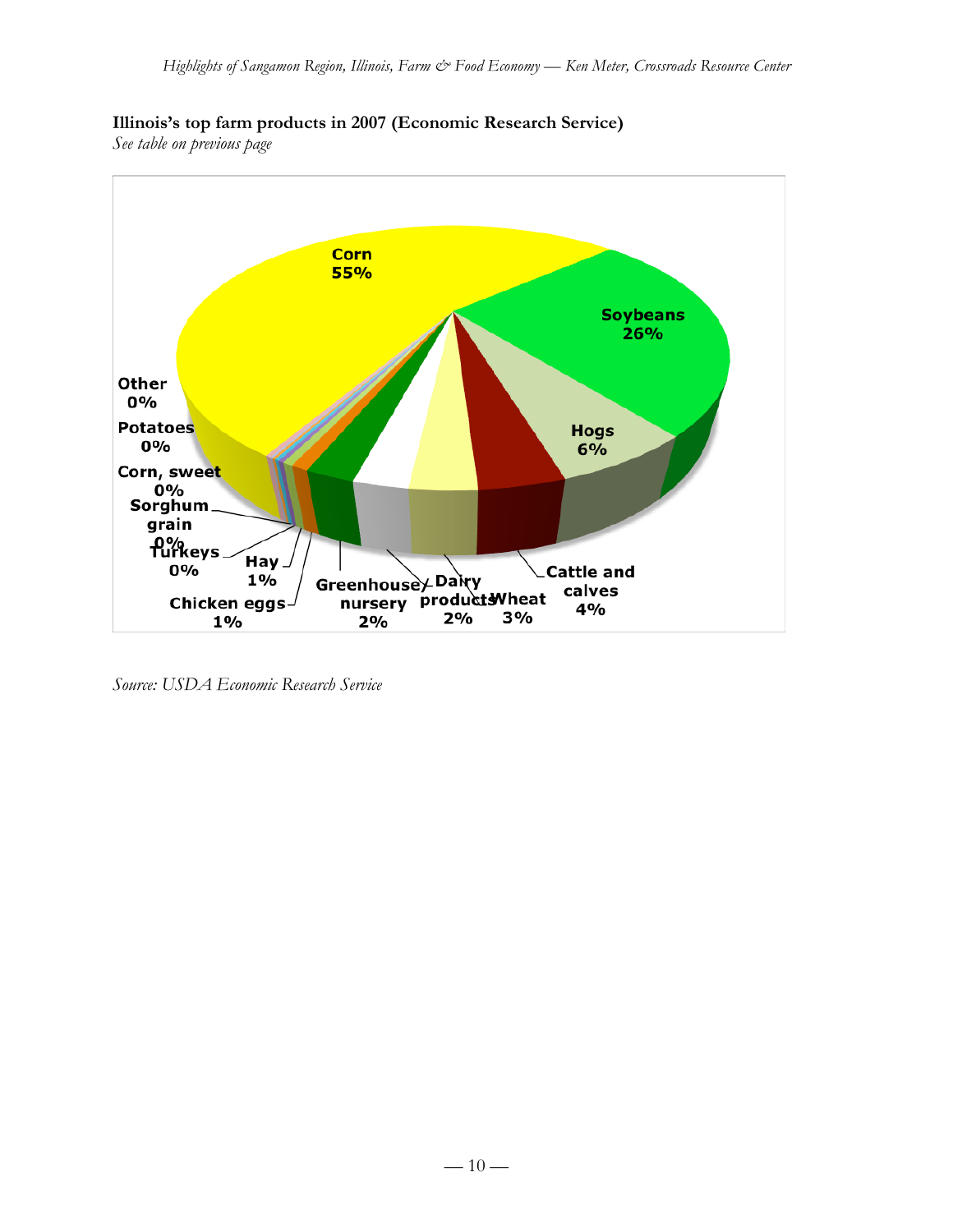# **Balance of Cash Receipts and Production Costs (Bureau of Economic Analysis):**

*Note: Bureau of Economic Analysis farm income data differ from Agriculture Census data. For Sangamon Region, BEA farm income data is lower, while expense figures are much higher, for an overall lower net income. BEA experts say the major difference between USDA and BEA data sets is that BEA data offer a more full accounting of depreciation costs, in line with international standards. BEA also says it hopes to update its computer models soon.*

Sangamon Region farmers sell \$1.227 billion of commodities per year (1984-2007 average), spending \$1.224 billion to raise them, for an average gain of \$3 million each year (0.24% of sales). Yet the region's farmers experienced production losses totaling \$985 million from 1998 to 2007 (in 2007 dollars). Production income peaked in 2007 primarily because commodity speculation drove grain prices up temporarily. Economic Research Service data show that national farm income from production fell close to zero in 2009, after this speculative bubble collapsed, and after farm input prices rose. Similar trends are likely for the Sangamon Region.

Note that data in this section compiled by the BEA may differ from data recorded by the USDA Agriculture Census (see above).

Moreover, 29% of the region's farms and ranches reported a net loss in 2007 (Agriculture Census), after subsidies are taken into account. This is well below the national average, and less than the 2002 value of 36%.

Sangamon Region farmers and ranchers earned \$340 million less by selling commodities in 1969 than they earned in 2007 (in 2007 dollars). Sales of livestock and related products fell 80%, from \$689 million in 1969 to \$131 million in 2007. Indeed, these losses in the livestock production system are the key explanation for declining farm revenues.

Net crop sales in 2007 were slightly less than in 1969 — and more importantly, has remained below 1969 levels since 1984 (in 2007 dollars). The largest single production expense is fertilizer and lime, totaling \$236 million in 2007 — well above the 1969 level of \$167 million.

Farmers and ranchers earn another \$37 million per year of farm-related income — primarily rental income for land and insurance payments (24-year average for 1984-2007). Federal farm support payments averaged \$142 million per year for the entire region over the same years. When these sources of income are taken into account, net farm income has averaged \$159 million over this 24 year span. Still, many farm families rely deeply on off-farm income. Agriculture Secretary Tom Vilsack points out that nationally, 89% of income earned by farm families comes from off-farm sources [*Source:* comments at the "Home Grown Economy" forum sponsored by Rep. Collin Peterson in Marshall, Minnesota, February 16, 2010].

# **Sangamon Region consumers (2007):**

Sangamon Region consumers spend \$1.2 billion buying food each year, including \$668 million for home use. Most of this food is produced outside the region. \$1.6 million of food products (0.1% of farm cash receipts, and 0.1% of local consumer needs) are sold by 241 farmers directly to consumers, but not always to Sangamon Region consumers.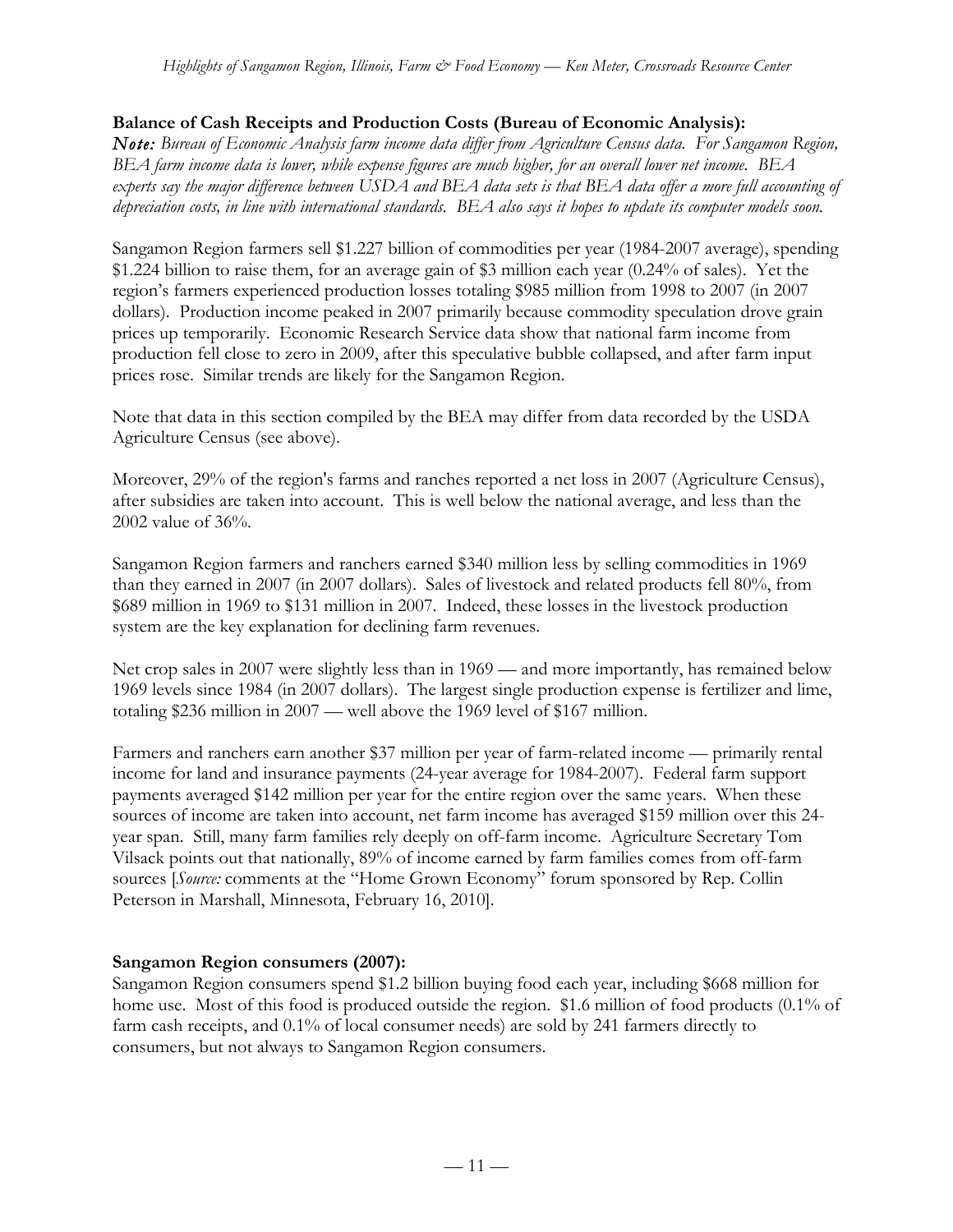Estimated change in net assets for all region households was a combined loss of \$968 million in 2007 alone (BLS). This places additional pressure on Sangamon Region residents as they pay for food.

### **Farm and food economy summary:**

Farmers gain \$3 million each year producing food commodities, spending \$636 million buying inputs from external suppliers, for a total outflow of \$633 million from the region farm economy.

Meanwhile, consumers spend more than \$1 billion buying food from outside. Thus, total loss to the region is \$1.6 billion of potential wealth *each year*. This loss amounts to more than the value of all commodities currently raised in the region.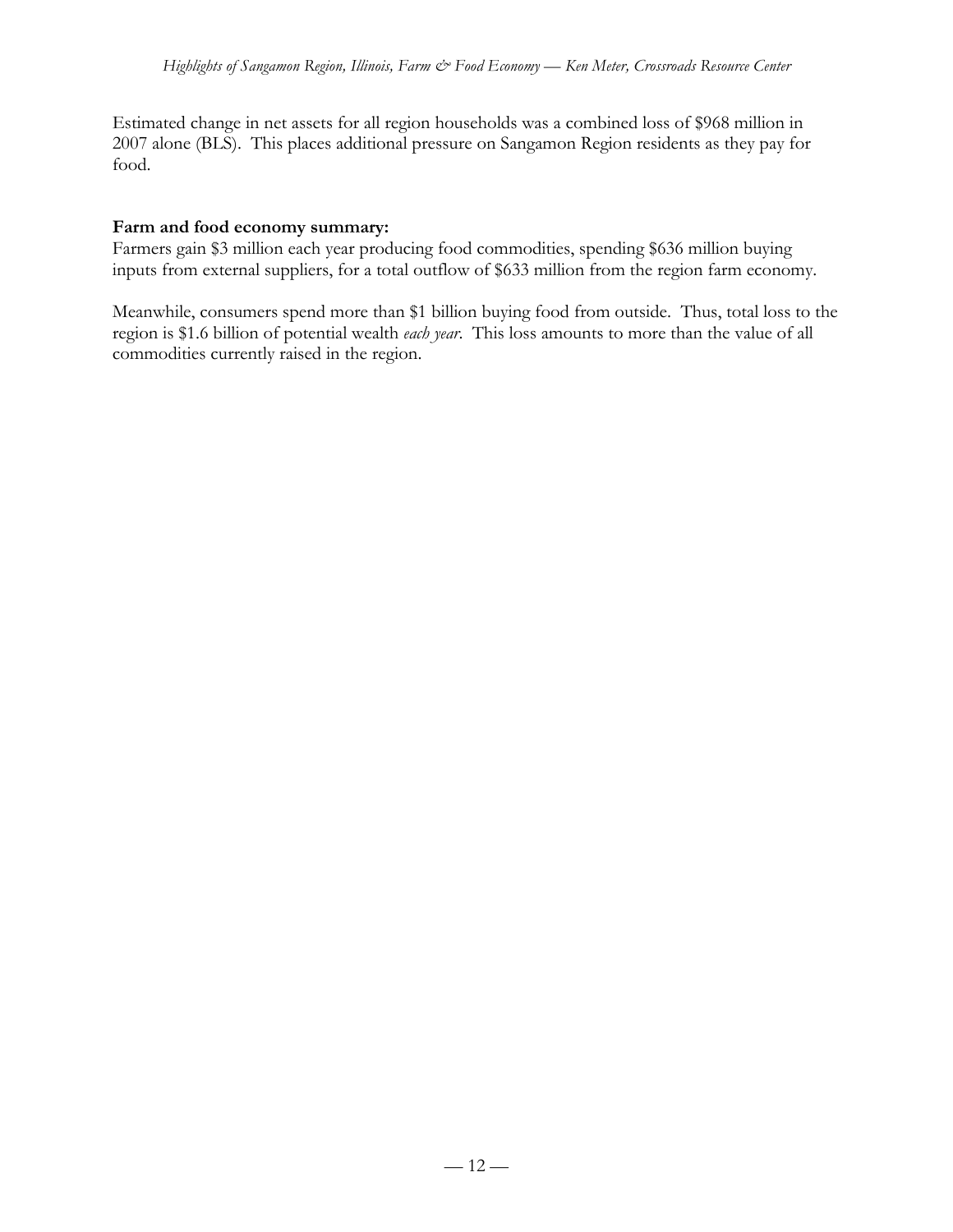#### **Sangamon Region: markets for food eaten at home (2007):**

*Source: Bureau of Labor Statistics*

Sangamon Region consumers spend \$1.2 billion buying food each year, including \$668 million for home use. Home purchases break down in the following way:

|                                     | millions |
|-------------------------------------|----------|
| Meats, poultry, fish, and eggs      | \$141.9  |
| Fruits & vegetables                 | 112.2    |
| Cereals and bakery products         | 91.2     |
| Dairy products                      | 77.0     |
| "Other," incl. sweets, fats, & oils | 245.7    |

If Sangamon Region consumers purchased only 15% of the food they need for home use directly from regional farmers, this would produce \$100 million of new farm income in Sangamon Region — an amount equivalent to 8% of the 2007 farm sales in the region, and 33 times the net gain farmers earn from selling commodities in an average year.

### **Springfield Metro region: markets for food eaten at home (2007):**

*Source: Bureau of Labor Statistics*

Metro residents purchase \$1.4 billion of food each year; \$809 million to eat at home. Home purchases break down in the following way:

|                                     | millions |
|-------------------------------------|----------|
| Meats, poultry, fish, and eggs      | \$171.9  |
| Fruits & vegetables                 | 135.9    |
| Cereals and bakery products         | 110.5    |
| Dairy products                      | 93.3     |
| "Other," incl. sweets, fats, & oils | 297.6    |

#### **State of Illinois: markets for food eaten at home (2007):**

#### *Source: Bureau of Labor Statistics*

Illinois residents purchase \$30 billion of food per year, \$17 billion of this to eat at home. Home purchases break down in the following way:

|                                     | millions |
|-------------------------------------|----------|
| Meats, poultry, fish, and eggs      | \$3,545  |
| Fruits & vegetables                 | 2,801    |
| Cereals and bakery products         | 2,278    |
| Dairy products                      | 1,924    |
| "Other," incl. sweets, fats, & oils | 6,136    |